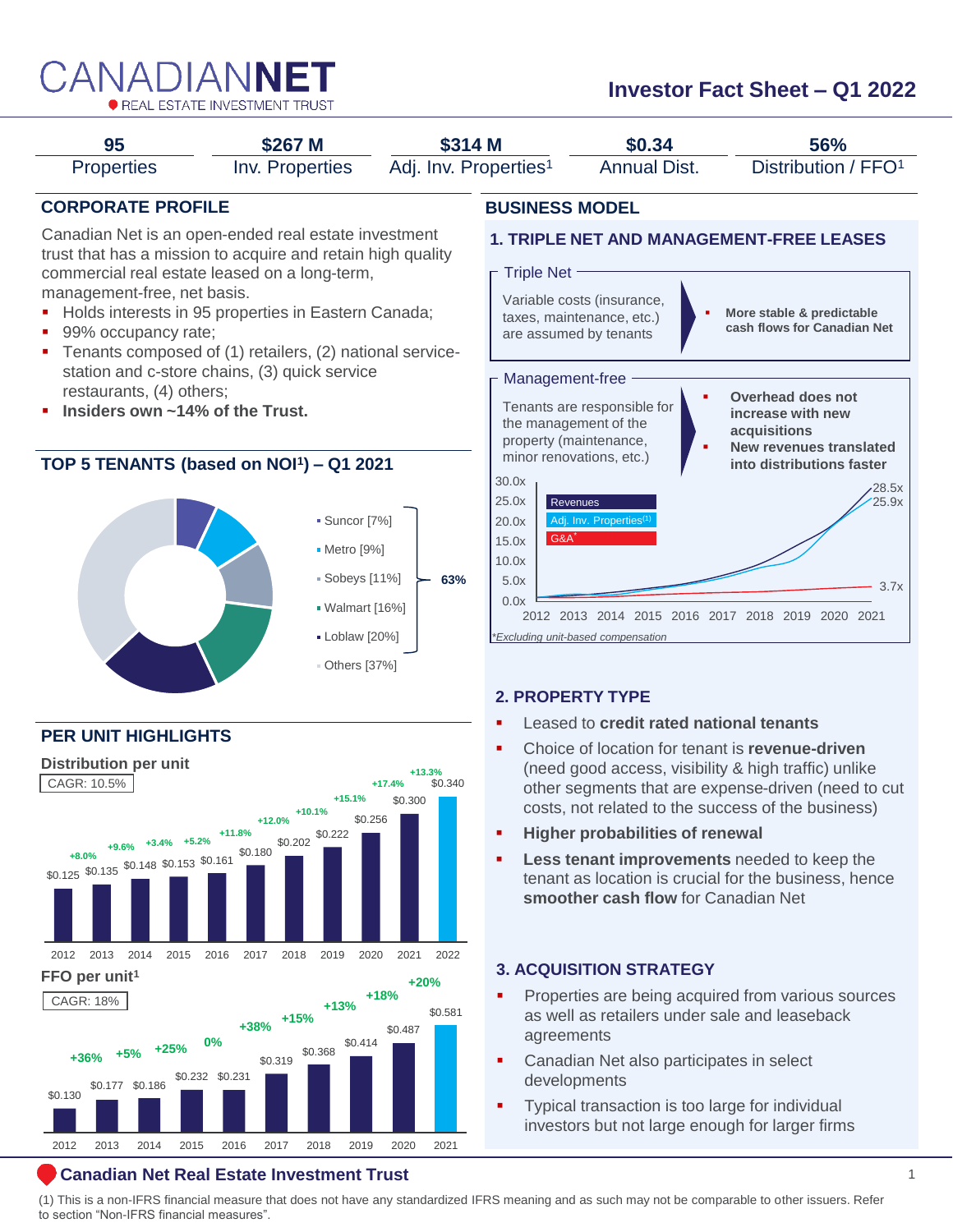314,071,396 225,561,827 88,509,569 39%

#### **SUMMARY OF FINANCIAL INFORMATION** Total assets 293,285,225 208,549,407 84,735,818 41% Adjusted investment properties (1)  $M$  of financial information  $\overline{a}$

|                                                      | 3 months    |             |            |               |
|------------------------------------------------------|-------------|-------------|------------|---------------|
| <b>Periods ended March 31</b>                        | 2022        | 2021        | Δ          | $\frac{9}{6}$ |
| <b>Financial info</b>                                |             |             |            |               |
| Property rental income                               | 5,431,695   | 4,453,791   | 977,904    | 22%           |
| Net income and                                       |             |             |            |               |
| comprehensive income                                 | 1,480,986   | 223,673     | 1,257,313  | 562%          |
| NOI <sup>(1)</sup>                                   | 4,207,759   | 3,279,414   | 928,345    | 28%           |
| FFO <sup>(1)</sup>                                   | 3,070,278   | 2,433,267   | 637,011    | 26%           |
| AFFO <sup>(1)</sup>                                  | 2,923,746   | 2,236,544   | 687,202    | 31%           |
| EBITDA <sup>(1)</sup>                                | 2,798,145   | 1,228,711   | 1,569,434  | 128%          |
| Adjusted EBITDA (1)                                  | 3,994,706   | 3,132,047   | 862,659    | 28%           |
| Investment properties                                | 267,390,147 | 187,591,316 | 79,798,831 | 43%           |
| Adjusted investment properties (1)                   | 314,071,396 | 225,561,827 | 88,509,569 | 39%           |
| <b>Total assets</b>                                  | 293,285,225 | 208,549,407 | 84,735,818 | 41%           |
| Mortgages                                            | 128,636,709 | 97,813,717  | 30,822,992 | 32%           |
| Long-term debt                                       | 60,000      | 75,000      | (15,000)   | (20%)         |
| Current portion of mortgages and long term-debt      | 14,396,253  | 8,970,774   | 5,425,479  | 60%           |
| Credit facilities                                    | 6,115,000   | 1,050,000   | 5,065,000  | 482%          |
| Total convertible debentures                         | 8,332,811   | 8,128,852   | 203,959    | 3%            |
| <b>Total equity</b>                                  | 131,130,975 | 89,408,345  | 41,722,630 | 47%           |
| Weighted average units o/s - basic                   | 20,320,019  | 17,420,614  | 2,899,405  | 17%           |
| Amounts on a per unit basis                          |             |             |            |               |
| FFO <sup>(1)</sup>                                   | 0.151       | 0.140       | 0.011      | 8%            |
| AFFO <sup>(1)</sup>                                  | 0.144       | 0.128       | 0.016      | 12%           |
| <b>Distributions</b>                                 | 0.085       | 0.075       | 0.010      | 13%           |
| <b>Financial ratios</b>                              |             |             |            |               |
| Weighted avg. interest rate                          | 3.50%       | 3.37%       | 0.13%      |               |
| Debt to total assets <sup>(1)</sup>                  | 54%         | 56%         | (2%)       |               |
| Debt to total assets - Excluding convertible         |             |             |            |               |
| debentures <sup>(1)</sup>                            | 51%         | 52%         | (1%)       |               |
| Interest coverage ratio based on adjusted            |             |             |            |               |
| EBITDA <sup>(1)</sup>                                | 2.9x        | 2.9x        |            |               |
| Debt service coverage ratio based on adjusted        |             |             |            |               |
| EBITDA <sup>(1)</sup>                                | 1.7x        | 1.7x        |            |               |
| Distributions as a % of FFO per unit <sup>(1)</sup>  | 56%         | 54%         | 2%         |               |
| Distributions as a % of AFFO per unit <sup>(1)</sup> | 59%         | 58%         | 1%         |               |

**Leasing information** (1) This is a non-IFRS financial measure that does not have any standardized IFRS meaning and as such may not be comparable to (1) The location was made the contract of the contract of the contract of the incoming and as such hay not be<br>other issues. Refer to section "Non-IFRS financial measures" other issuers. Refer to section "Non-IFRS financial measures".<br>.

Local 2% 2% -

### **PORTFOLIO OVERVIEW** Quick Service Restaurants 15% 17% (2%) Other 2% 1% 1%



(1) This is a non-IFRS financial measure that does not have any standardized IFRS meaning and as such may not be comparable to other issuers. Refer to section "Non-IFRS financial measures".

### **Canadian Net Real Estate Investment Trust** 2

(1) This is a non-IFRS financial measure that does not have any standardized IFRS meaning and as such may not be comparable to other issuers. Refer to section "Non-IFRS financial measures".